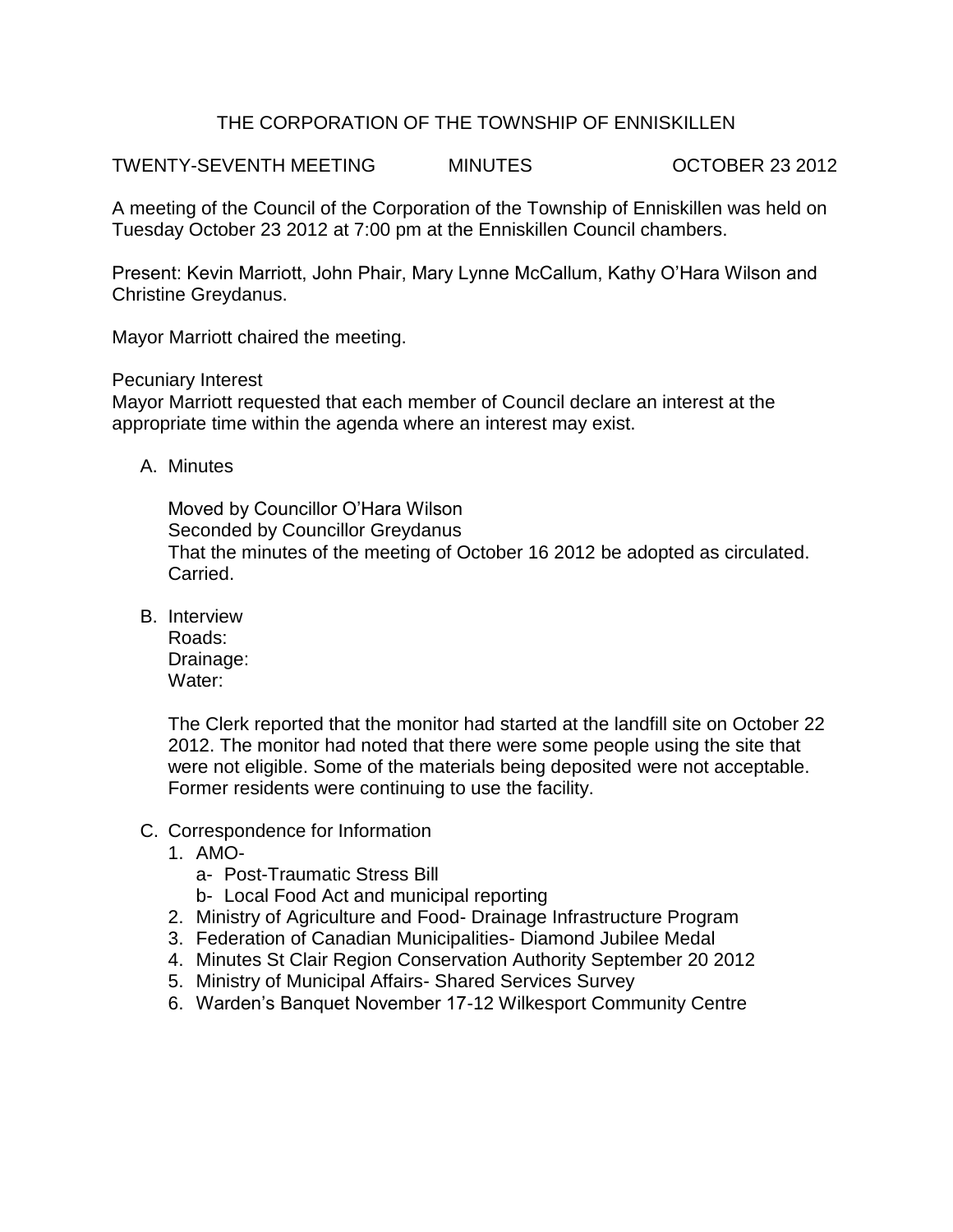Moved by Councillor Greydanus Seconded by Councillor O'Hara Wilson That any member of Council be authorized to attend the Warden's banquet at their cost. Carried.

Moved by Councillor Phair Seconded by Councillor McCallum That correspondence items 1-5 be received and filed. Carried.

- D. Correspondence requiring motions
	- 1. Applications for Reduction in Assessment-5974 Petrolia Line- barn demolished- Ft reduced to \$353,300 3328 Oil Heritage Road- barn demolished- Ft reduced to \$154,500 It was noted that an additional application had been received for 5910 Aberfeldy Line grain bins demolished- Ft reduced to 343,600.

Moved by Councillor Greydanus Seconded by Councillor O'Hara Wilson That the recommendations from MPAC be approved reducing the Ft Assessment for: 3328 Oil Heritage Road to \$154,500 from July 6-December 31 2012.

5974 Petrolia Line to \$353,300 from August 22- December 31 2012. 5910 Aberfeldy Line to 343,600 from August 31-December 31 2012. Carried.

E. Accounts

Moved by Councillor Phair Seconded by Councillor McCallum That the accounts be paid as circulated: Cheque: 5236-5254: \$ 90,357.00 Carried.

- F. Bylaws
	- 1. Bylaw 50 of 2012 Piggott Drain third reading
	- 2. Bylaw 51 of 2012 McNabb Drain third reading
	- 3. Bylaw 52 of 2012 McMillan Drain third reading
	- 4. Bylaw 53 of 2012  $4^{\text{th}}$  Con Drain third reading
	- 5. Bylaw 60 of 2012 Richards Drain third reading
	- 6. Bylaw 61 of 2012 McMaster Drain third reading
	- 7. Bylaw 62 of 2012 Kesson Drain third reading
	- 8. Bylaw 68 of 2012 Late Water Connection Bylaw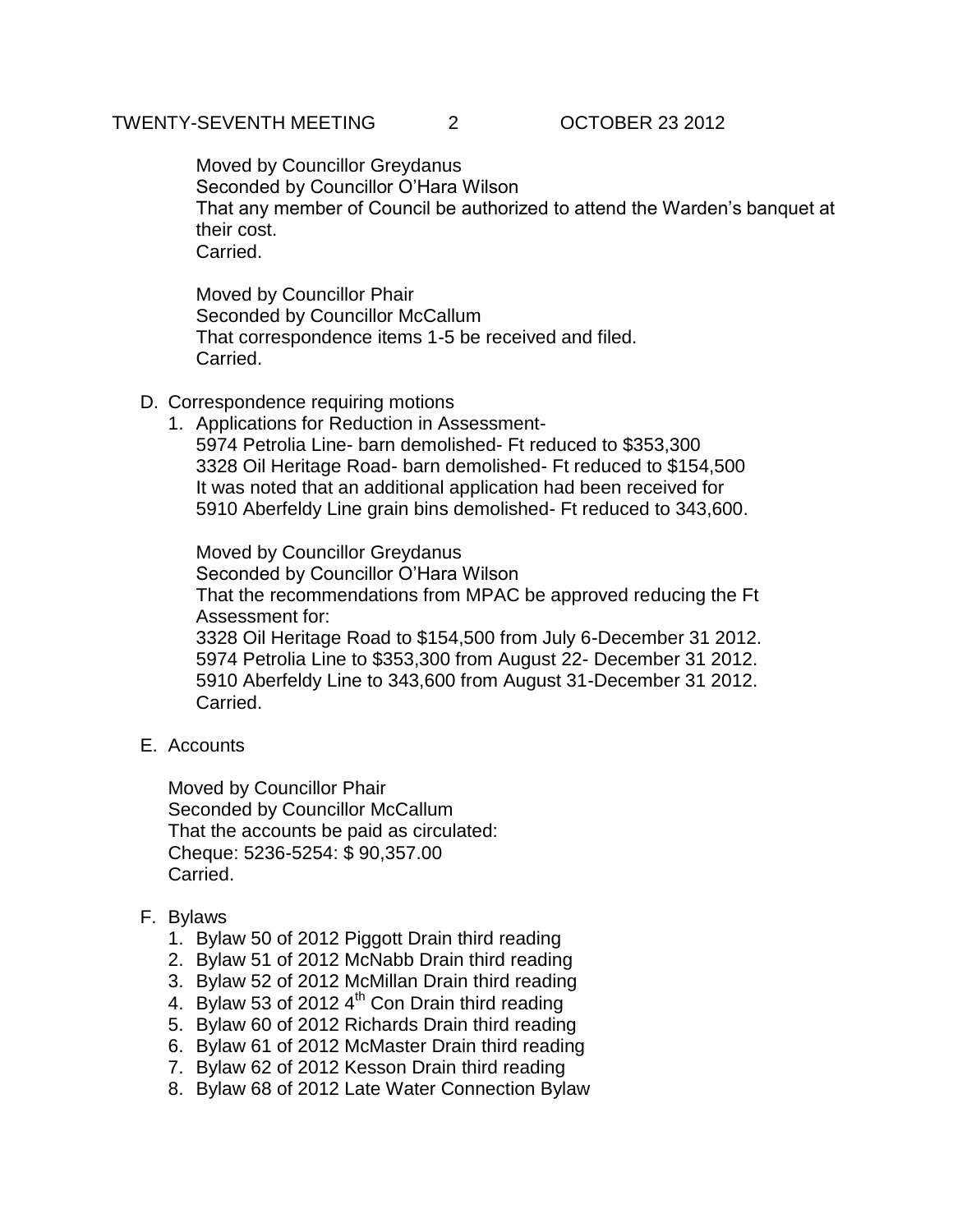TWENTY-SVENTH MEETING 3 October 23 2012

9. Bylaw 69 of 2012 Boundary Road Agreement- Aberfeldy Line 10.Bylaw 70 of 2012 Confirmation Bylaw

Moved by Councillor Greydanus Seconded by Councillor O'Hara Wilson That first and second reading be given to Bylaw 68, 69 and 70 of 2012. Carried.

Moved by Councillor McCallum Seconded by Councillor Phair That third and final reading be given to Bylaw 50, 51, 52, 53, 60, 61, 62, 68 69 and 70 of 2012. Carried.

- G. Other Business
	- 1. Meeting Dates December 2012

Moved by Councillor O'Hara Wilson Seconded by Councillor Greydanus That the meeting of December 11 2012 be cancelled and a meeting be held on December 4<sup>th</sup> 2012. Carried.

An invitation was received from the Petrolia Legion inviting Mayor Marriott to attend the decoration service and the annual banquet.

Moved by Councillor Greydanus Seconded by Councillor Phair That Mayor Marriott be authorized to represent the Township at the Petrolia Legion decoration service and annual banquet. Carried.

2. Lambton County Woodlands Conservation Bylaw

A review was undertaken in regards to the Lambton County Woodlands Conservation Bylaw. The Clerk noted that discussions had taken place with County staff concerning the construction and content of the bylaw. Mayor Marriott noted that residents had expressed concerns in regards to the amount of fines, the regulating of the removal of cord wood, and the policing of the bylaw.

The Clerk was requested to return the bylaw for review on November 6 2012.